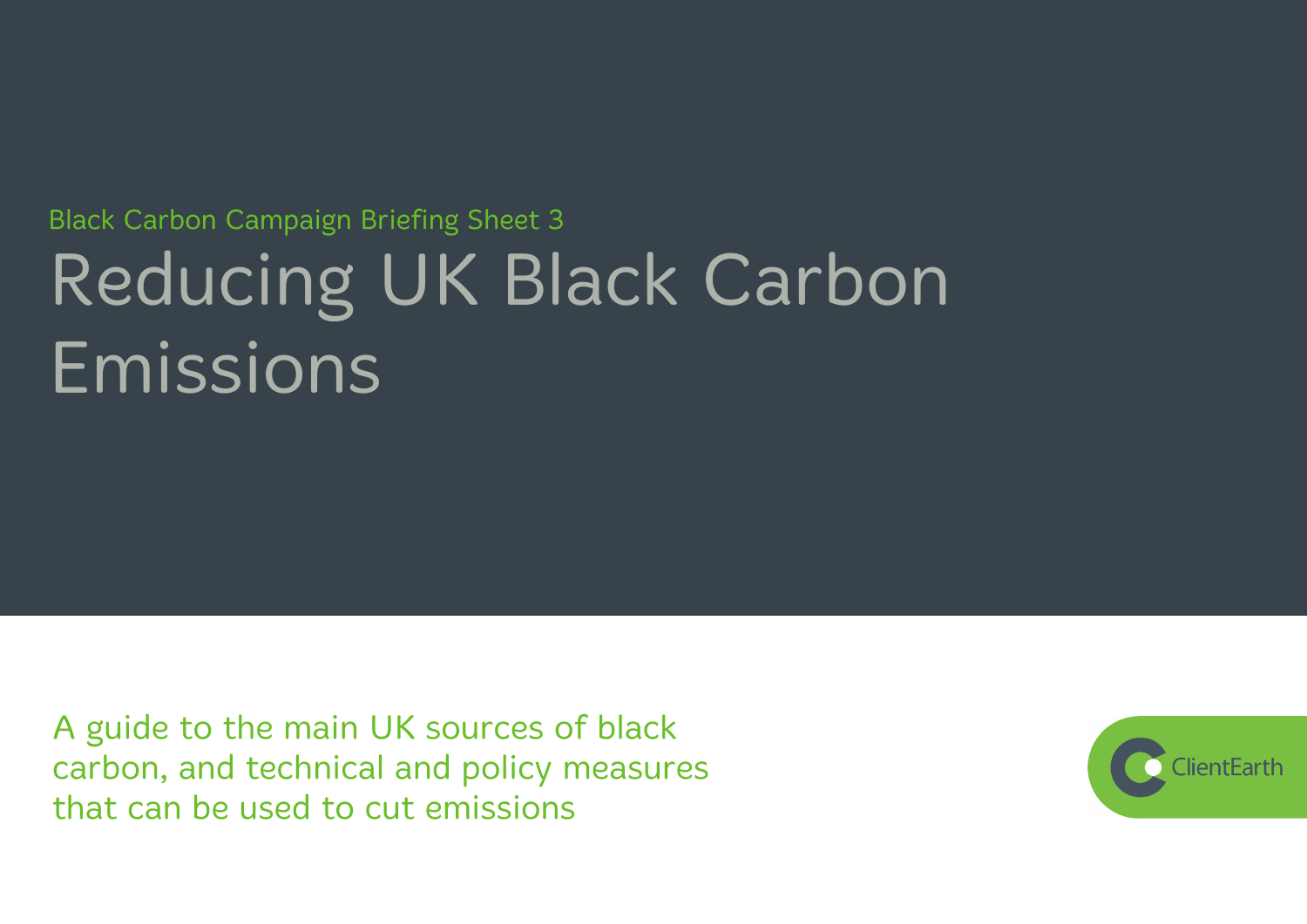# **What Are The Main UK Sources of Black Carbon?**

The main source of UK black carbon emissions is diesel engines. These engines are used to power cars, trucks and buses, as well as equipment such as agricultural machinery, construction equipment and generators. Diesel engines are the pre-eminent source of black carbon for two main reasons:

There are a huge amount of diesel vehicles and other equipment in the use in the UK. Many of these are relatively old and therefore have high emissions of particulate matter and black carbon

Particulate matter from diesel exhaust is relatively high in black carbon when compared to particulate matter from other sources

Diesel engines are also the biggest source of black carbon in most other developed countries. In developing countries other sources may be more important, such as residential coal burning and heavy industry.

### **Can Black Carbon Emissions From Diesel Engines be Reduced?**

Modern diesel engines emit far less particulate matter and black carbon than older models. They achieve this by carefully controlling combustion in the engine and by filtering the exhaust gases before they exit the exhaust pipe.

For several years now diesel vehicles and equipment have been constructed to meet emission limits set by the European Union. For vehicles these are known as 'Euro Standards' whilst for non road diesel equipment they are known as 'Non Road Mobile Machinery' standards. They both set legal limits on the quantity of several pollutants that can be emitted, including particulate matter. The standards have become increasingly strict over time and the technology used to meet them has advanced to ensure ever lower emissions.

#### **Effectiveness of different types of diesel particulate matter abatement technologies**

Source—Integrated Assessment of Black Carbon and Troposphereic Ozone, United Nations Environment Programme 2011



above are actual particulate matter (PM) collection samples from an engine testing laboratory (International Council of Clean Transportation (ICCT)).

Emissions limits are set for particulate matter, not for black carbon, and the technology used on older diesel vehicles and equipment can be largely ineffective in removing black carbon. The 'gold standard' for black carbon emission reduction is a full diesel particulate filter, which removes the majority of black carbon emissions from the exhaust over a wide range of engine operating conditions. This is shown in the diagram above.

Newly manufactured diesel vehicles and equipment are now required to have a filter as standard. However, this is a relatively recent requirement - new diesel buses and lorries have needed a filter since 2006 and cars since 2011. Similar requirements for new diesel powered non-road equipment are only entering into force now. As filter requirements are relatively new, and vehicles and equipment commonly have lifespans of 10 to 20 years, there are a huge number of unfiltered diesel engines in use that will be with us for some time to come.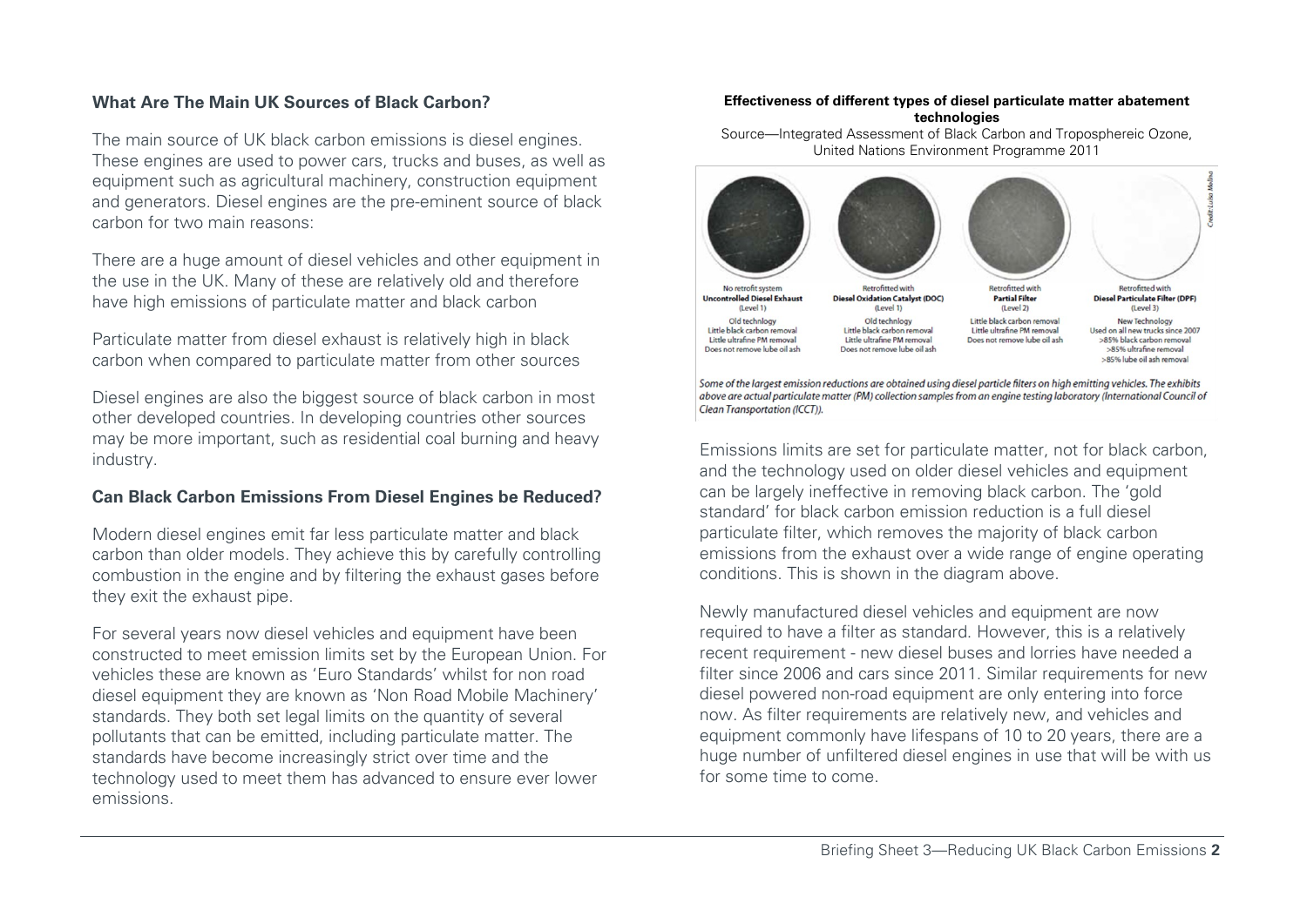Emissions from existing diesel engines can, however, be drastically cut by fitting additional equipment into the exhaust system in a process known as 'retrofit'. For particulate matter emissions this commonly involves fitting a full diesel particulate filter. These can cut emissions to the same level as newly manufactured vehicles and equipment.

#### **How Can Operators of Diesel Vehicles and Equipment be Encouraged to Retrofit**?

Retrofit can cost several thousand pounds, and operators of diesel vehicles and equipment normally need to be incentivised to make the investment. Encouragements to retrofit generally involve 'stick' or 'carrot' measures, or better still a combination of the two.

'Carrot' measures common involve tax breaks for retrofitted vehicles and equipment and/ or grants from central or local Government to cover the full or partial cost of retrofit. 'Stick' measures generally involve excluding high emission vehicles or equipment from a geographical area or from being used for certain activities. Examples of how this can be achieved include Low Emission Zones and planning conditions.

A Low Emission Zone is an area where only vehicles that meet ascertain emission standard are allowed to enter. Vehicles caught driving in the zone that do not meet the emission standard are typically punished with a large fine. In the UK the biggest Low Emission Zone covers all of Greater London and sets particulate matter standards for larger vehicles entering the city. In London compliance is monitored using automatic number plate recognition cameras, however in several other countries enforcement is carried out by traffic wardens.

New developments can be subject to *planning conditions* set by the local planning authority. These may set emission limits on vehicles and equipment used on construction sites or, if the

development in question is a commercial one, the type of vehicles allowed to be used at the finished development (for example lorries delivering supplies to a supermarket). Typically these conditions will specify a minimum emissions standard for vehicles (or a percentage of vehicles) accessing the site and/or filter requirements for construction equipment.

#### **What About Other Sources of Black Carbon?**

Diesel engines are not the only source of black carbon emissions. Other, smaller sources include electricity generation and boilers used is industry, homes and commercial premises. Whilst these are sources are less significant than diesel engines it is still important that they are addressed. Technical measured that can reduce emission include:

- Energy efficiency using less energy generally results in lower emissions
- $\bullet$  Fuel substitution changing the fuel used can reduce emissions, for example if solid fuels are replaced by natural gas black carbon emissions will generally fall
- Retrofit equipment filters and other equipment can be added to chimney stacks to cut emissions